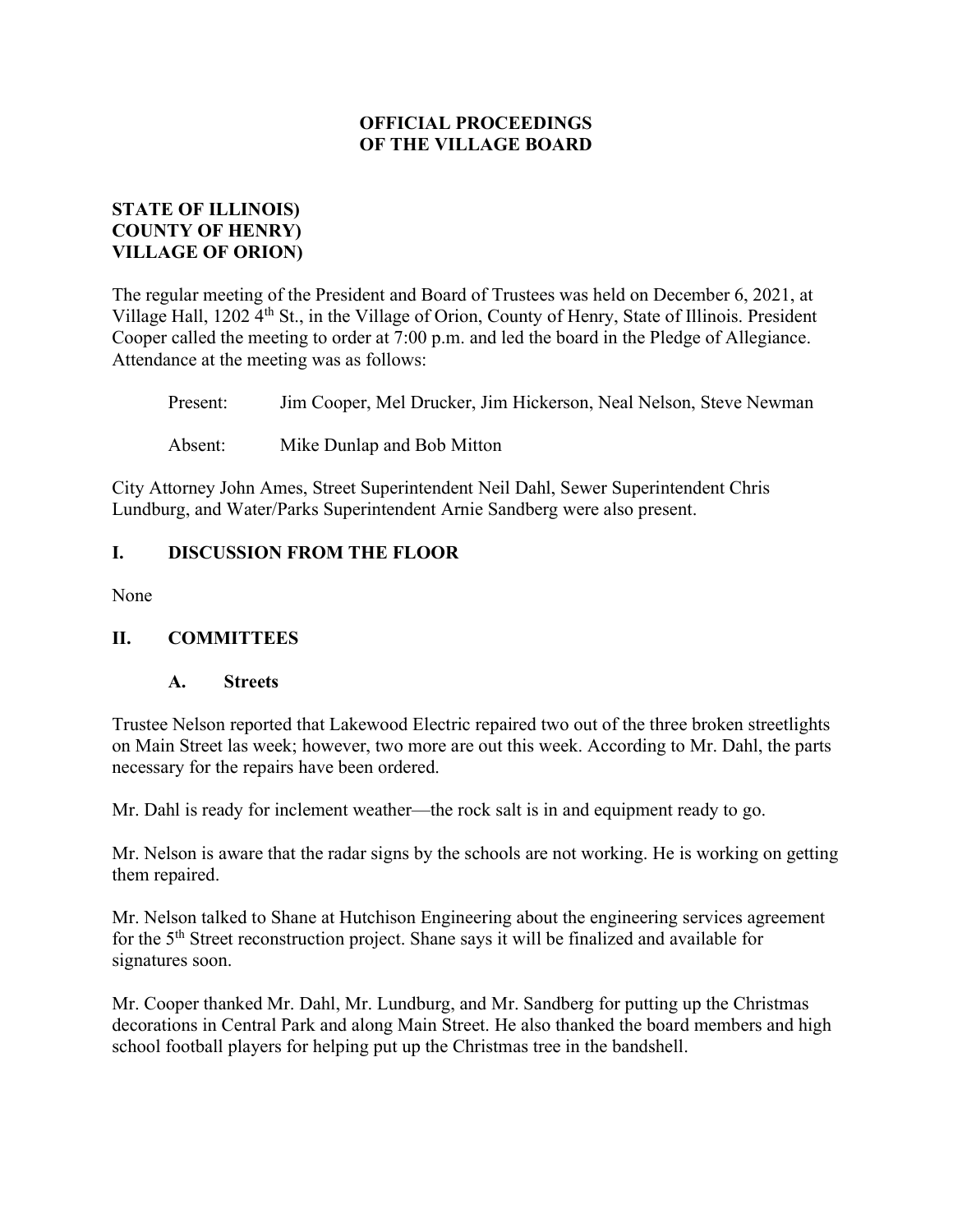### STATE OF ILLINOIS) COUNTY OF HENRY) VILLAGE OF ORION)

Minutes of the meeting on December 6, 2021, continued:

#### B. Sewer

Trustee Hickerson had nothing to report.

## C. Water

Trustee Drucker said everything was good in the water department and had nothing further to report.

#### D. Finance

#### 1. Expenditure approval

Trustee Newman moved to approve the following expenses:

- (a)  $11<sup>th</sup>$  Ave. water main project: \$371,312.78;
- (b)  $12^{th}$  Ave./13<sup>th</sup> St. main break: \$15,815.18; and
- (c) General: \$25,005.83; General Depreciation: \$8,002.98; Water Operation & Maintenance: \$2,572.37; Sewer Operation & Maintenance: \$2,671.52.

Mr. Drucker seconded the motion and Mr. Cooper invited discussion. Mr. Nelson asked if the 11<sup>th</sup> Ave. water main project went over budget. Mr. Drucker responded that there were additional expenses, but they were mostly line items, e.g., a gas line needed to be repaired after being run over by a large piece of equipment. There was also the leak at 12<sup>th</sup> Ave. and 13<sup>th</sup> St., but that was covered by water depreciation. Mr. Newman thanked Mr. Drucker and Mr. Sandberg for their work coordinating and supervising the project. Mr. Sandberg said Miller Excavation was easy to work with. Mr. Cooper said the Village communicated well with the affected residents; he did not receive any complaints despite intermittent water outages and boil orders. There being no further discussion on the motion, the board voted to approve the expenditures as follows:

Ayes: Drucker, Hickerson, Nelson, Newman

Noes: None

Absent: Dunlap and Mitton.

The motion passed.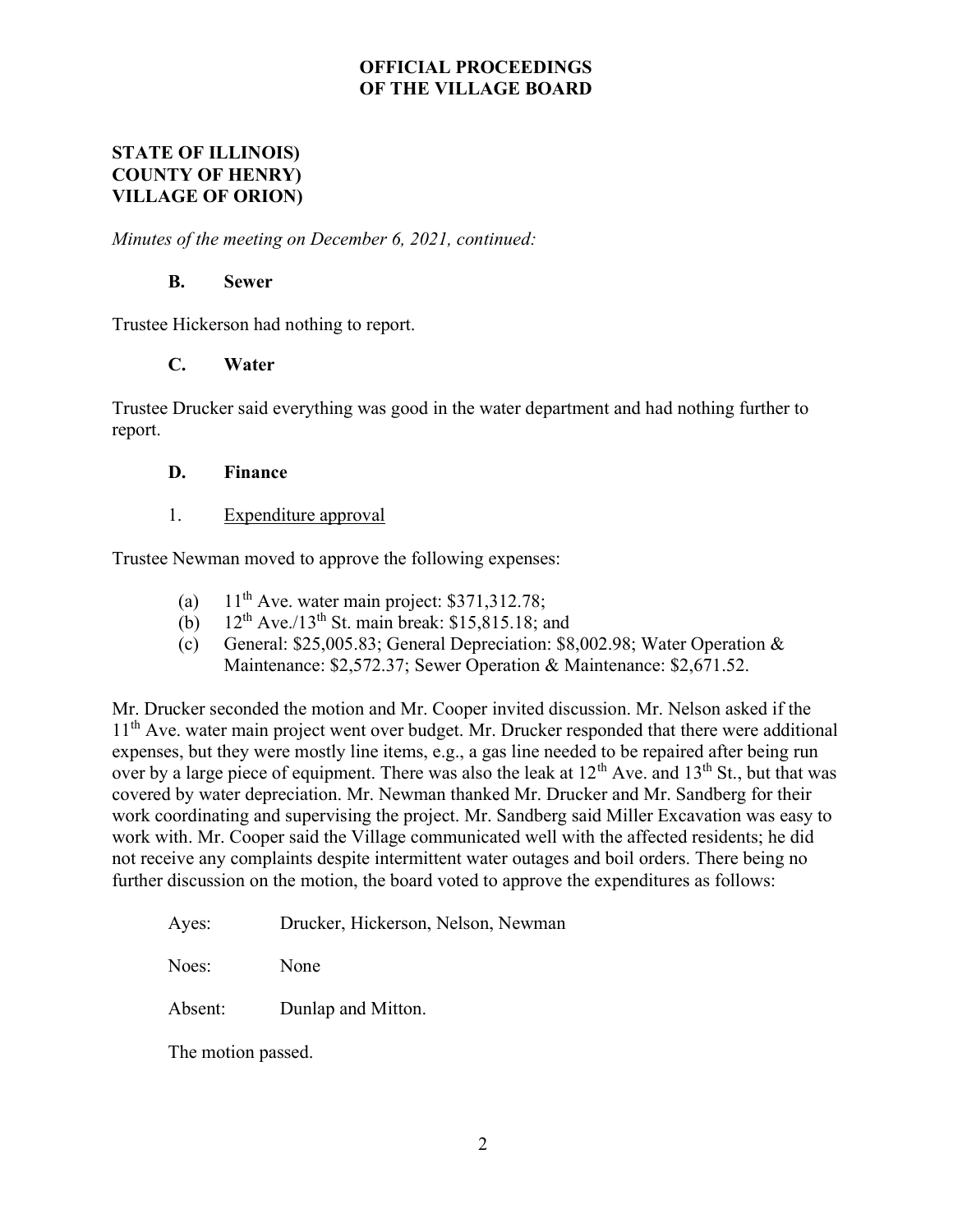## STATE OF ILLINOIS) COUNTY OF HENRY) VILLAGE OF ORION)

Minutes of the meeting on December 6, 2021, continued:

# 2. FY 2021 Audit

Tom Engelman, auditor for the Village of Orion, was invited to summarize and answer any questions about the FY 2021 Annual Financial Report. The only issue identified by Mr. Engelman related to the segregation of duties; more specifically, the lack of sufficient financial oversight. However, as in previous years, the budget is not large enough to justify hiring more employees. Mr. Engelman emphasized that this is the "natural order of things" for a small municipality like Orion, and the Finance Committee is a sufficient work around. The Finance Committee is doing a good job, but Mr. Engelman cautioned the members to remain skeptical, keep asking questions and holding regular monthly meetings. Mr. Cooper thanked Mr. Engelman for his work.

# 3. 2022 Property Tax Levy

Mr. Newman moved to set the 2022 property tax levy at \$193,155. Mr. Drucker seconded the motion and Mr. Cooper invited discussion. Mr. Newman clarified that the tax levy has not increased since 2011. The board then voted as follows:

| Ayes: |  | Drucker, Hickerson, Nelson, Newman |  |  |
|-------|--|------------------------------------|--|--|
|-------|--|------------------------------------|--|--|

Noes: None

Absent: Dunlap and Mitton.

The motion passed.

## E. Recreation

Trustee Dunlap was absent. Nothing to report.

## F. Police

Trustee Newman reported that the radar signs by the schools are not working because they are not being charged properly. Deputy Chad Baze is aware that the batteries need to be charged more frequently, especially during the winter months.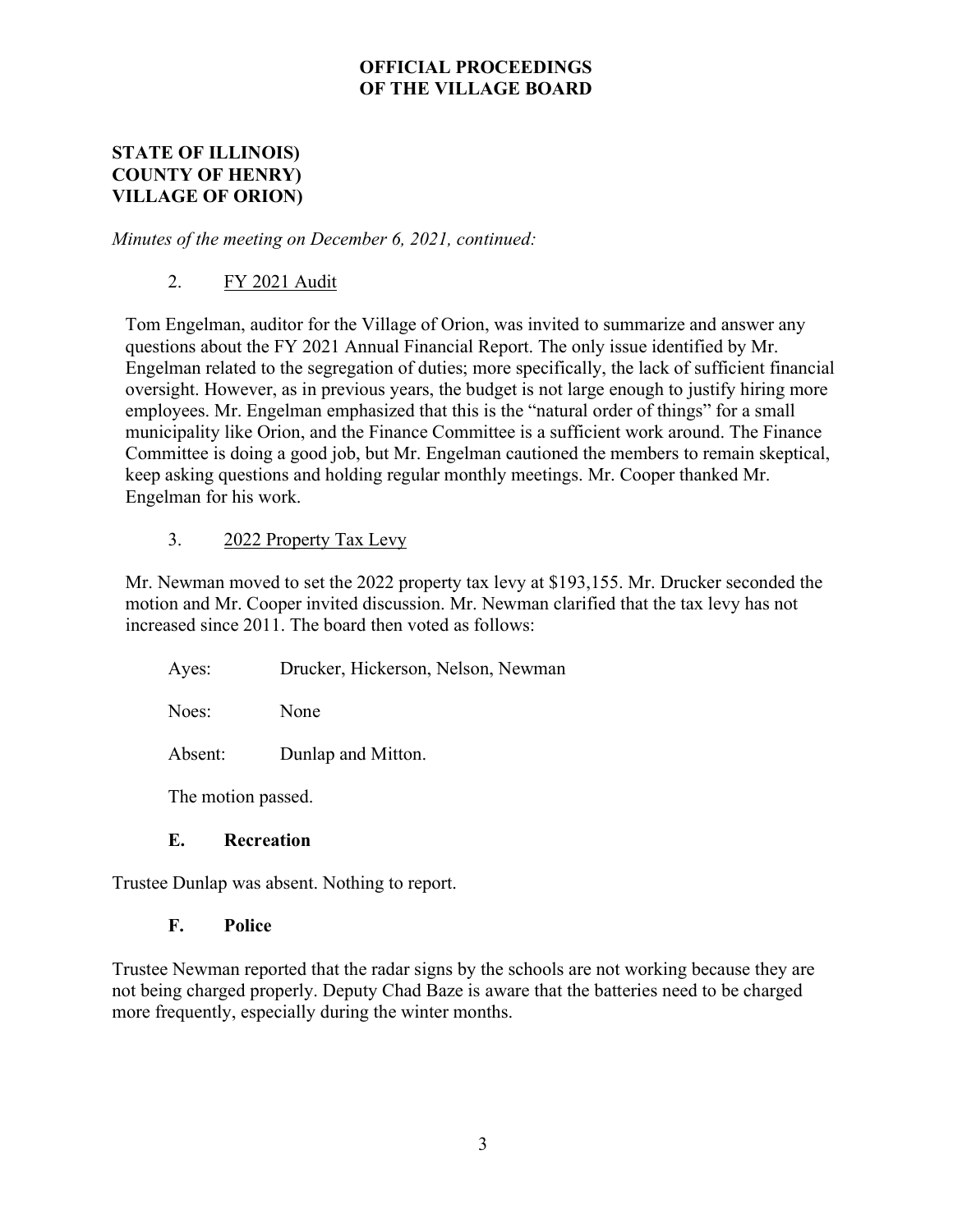## STATE OF ILLINOIS) COUNTY OF HENRY) VILLAGE OF ORION)

Minutes of the meeting on December 6, 2021, continued:

# G. Buildings & Grounds

Craig Shehorn and Grant Barnard asked to be heard on behalf of the Cornhole Snowmobile Club ("CSC"). Mr. Shehorn and Mr. Barnard are the president and secretary of the club which is based out of Orion. The CSC is one of the largest snowmobile clubs in the area. There is a snowmobile route through town which CSC members maintain, mark, and "police." Part of the trail-marking process includes obtaining landowner permission to travel through private property. The club is self-insured through the state.

The club currently meets and start group trail rides at the O. Mr. Shehorn and Mr. Barnard are asking for permission to use the old bowling alley property as a meeting place instead. This property is not being used, has plenty of place for parking vehicles and trailers, and would be a more centralized meeting place. It is also a good place to start on the snowmobile route and would reduce the amount of snowmobile traffic through town. The CSC is also an alternative source of emergency rescue during winter storms. Local communities, including Andover and Galesburg, use "snow ambulances." Allowing the CSC to park at the bowling alley would help facilitate this service in Orion.

Mr. Newman moved to allow the CSC to have parking privileges at the old bowling alley property during the 2021-2022 winter season. Mr. Hickerson seconded the motion and Mr. Cooper invited discussion. Mr. Drucker suggested that parking privileges should be limited to daytime hours and overnight parking should be prohibited. Mr. Dahl said there should be an exception for emergency services. Mr. Nelson asked whether the Village will be responsible for plowing. Mr. Dahl volunteered to plow the property.

In light of the above-discussion, Mr. Newman made an amended motion to allow the CSC to have parking privileges at the old bowling alley property during the 2021-2022 winter season, subject to the following: (1) the CSC must comply with the existing noise ordinance; and (2) overnight parking is prohibited except when members of the club are providing emergency ambulance services. Mr. Hickerson seconded the amended motion and the board voted as follows without further discussion:

Ayes: Drucker, Hickerson, Nelson, Newman

Noes: None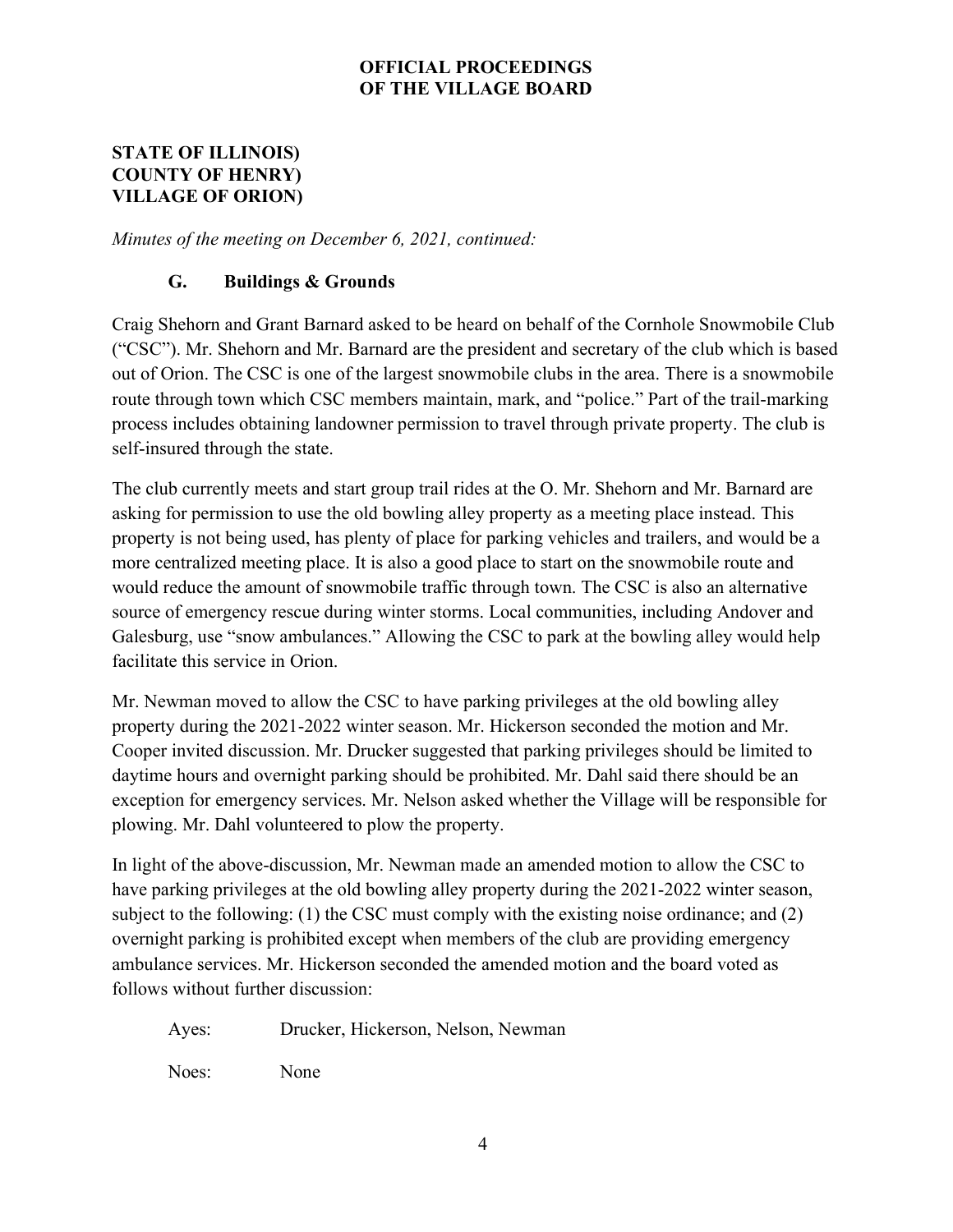## STATE OF ILLINOIS) COUNTY OF HENRY) VILLAGE OF ORION)

Minutes of the meeting on December 6, 2021, continued:

Absent: Dunlap and Mitton.

The motion passed.

Mr. Shehorn also asked whether snow could be plowed on the snowmobile route such that snowmobilers won't need to drive off the side of the road and onto private property. Mr. Cooper continued this issue for future discussion.

# H. Human Resources

1. Lori Sampson's resignation letter

This item was reserved for the President's Agenda.

## 2. Appoint Erin Lange as Clerk/Collector

Mr. Drucker moved to approve Resolution No. 2122-5 appointing Erin Lange as Clerk/Collector, effective December 7, 2021. Mr. Nelson seconded the motion and the board voted without discussion as follows:

Ayes: Drucker, Hickerson, Nelson, Newman

Noes: None

Absent: Dunlap and Mitton.

The motion passed.

3. Renew employee health insurance plan

Mr. Drucker moved to renew the current United Healthcare employee health insurance plan. Mr. Newman seconded the motion and explained that the renewal carries a 6.45% increase in the annual premium. The Finance/Human Resources committee reviewed the alternative United Healthcare plans and determined that the current plan is still the best choice in light of employee needs. The board voted on the motion without further discussion as follows:

Ayes: Drucker, Hickerson, Nelson, Newman

Noes: None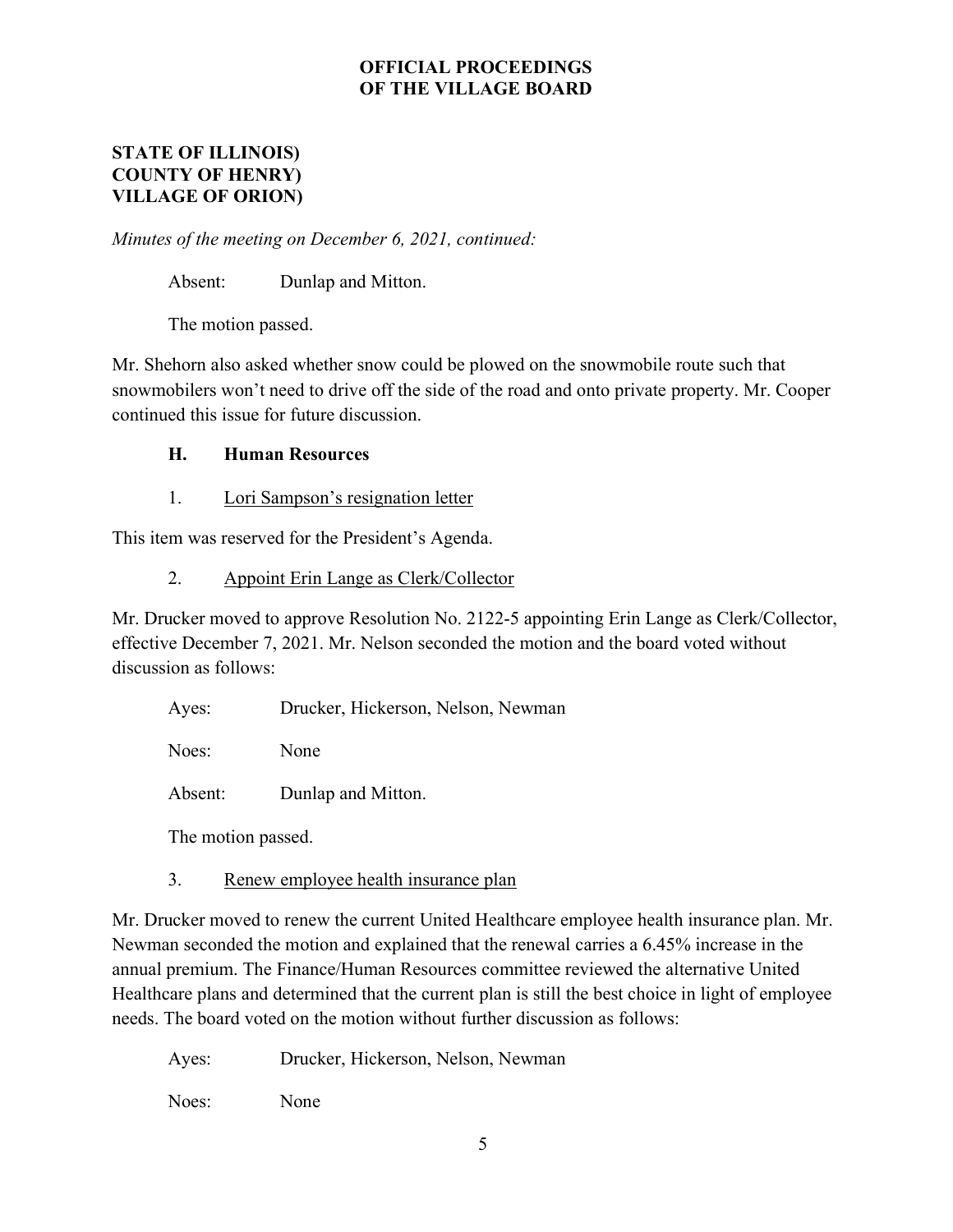## STATE OF ILLINOIS) COUNTY OF HENRY) VILLAGE OF ORION)

Minutes of the meeting on December 6, 2021, continued:

Absent: Dunlap and Mitton.

The motion passed.

# III. PRESIDENT'S AGENDA

## A. Landscape waste site & burn pile

The Village has received several complaints about the landscape waste site/burn pile. While several residents have complained that the landscape waste site is not open enough, a complaint was made to the EPA about the burn pile.

The EPA complainant, who lives downwind of the burn pile, filed the complaint after an unmanned, smoky fire burned overnight. According to EPA regulations, municipal brush fires must be manned by a municipal employee. Mr. Dahl explained that he must not have completely smothered the fire at the end of his work day and the fire was reignited by strong winds overnight. After consulting with the EPA and Mr. Cooper, Mr. Dahl has implemented the following protocols to prevent any smoky, unmanned burns:

- (1) the Village will maintain two separate brush piles at the landscape waste site;
- (2) only dry, seasoned brush piles will be burned;
- (3) all fires will be started first thing in the morning and only when the weather is calm.

Mr. Cooper concluded that the landscape waste site should stay open as the benefits to and demand by residents outweigh the costs. The board agreed that the site should remain open, but only on limited days and times as determined by the board from time to time.

## B. Lori Sampson's resignation letter

Mr. Cooper read into the record Lori Sampson's official letter of resignation as Clerk/Collector:

December 6, 2021

Dear Village President & Board of Trustees: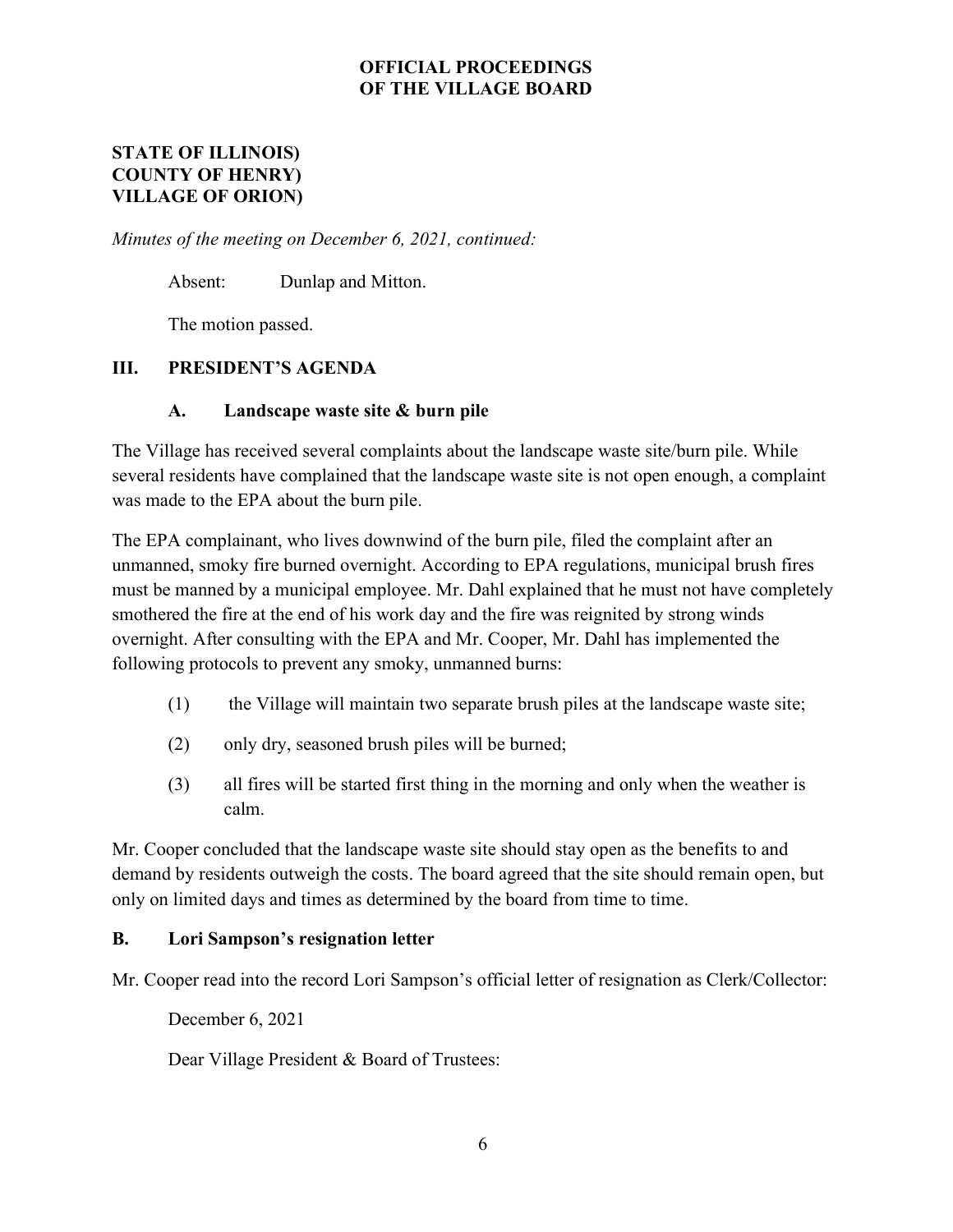## STATE OF ILLINOIS) COUNTY OF HENRY) VILLAGE OF ORION)

Minutes of the meeting on December 6, 2021, continued:

I thank you all for the open house and dinner held in my honor along with the beautiful flowers, etched glass plaque, and bonus recognizing my years of employment with the Village of Orion.

You made the decision to take time from your lives to help shape the future of the community, and your actions have become a permanent part of Orion's history. It has been my pleasure to record the actions of the Village Board, Plan Commission & Zoning Board of Appeals, and various committees over the past several decades.

Though my official title was clerk/collector, my job required far-ranging knowledge acquired only after a lifetime of service to the community. Village Hall is an important place, where the busyness of paying bills, printing bills, producing payroll, and recording financials takes place in addition to acting as Information Central. Residents enjoy coming through the door to a familiar face and getting to know those behind the desk. We get to know them too. My service has been not only to the President and Village Board but also to Orion's residents, business community, and anyone who might have stepped in the door seeking answers to questions or reaching out for help.

On this day, December 6, 2021, I resign my elected position of village clerk and embark down the path of retirement. I wish you well and am confident that you will continue to serve with the best interests of the community in mind.

Sincerely,

Lori Sampson

## IV. ADJOURNMENT

There being no further business before the board, Mr. Drucker moved to adjourn. Mr. Nelson seconded the motion, and the board voted as follows:

Ayes: Drucker, Hickerson, Nelson, Newman

Noes: None

Absent: Dunlap and Mitton.